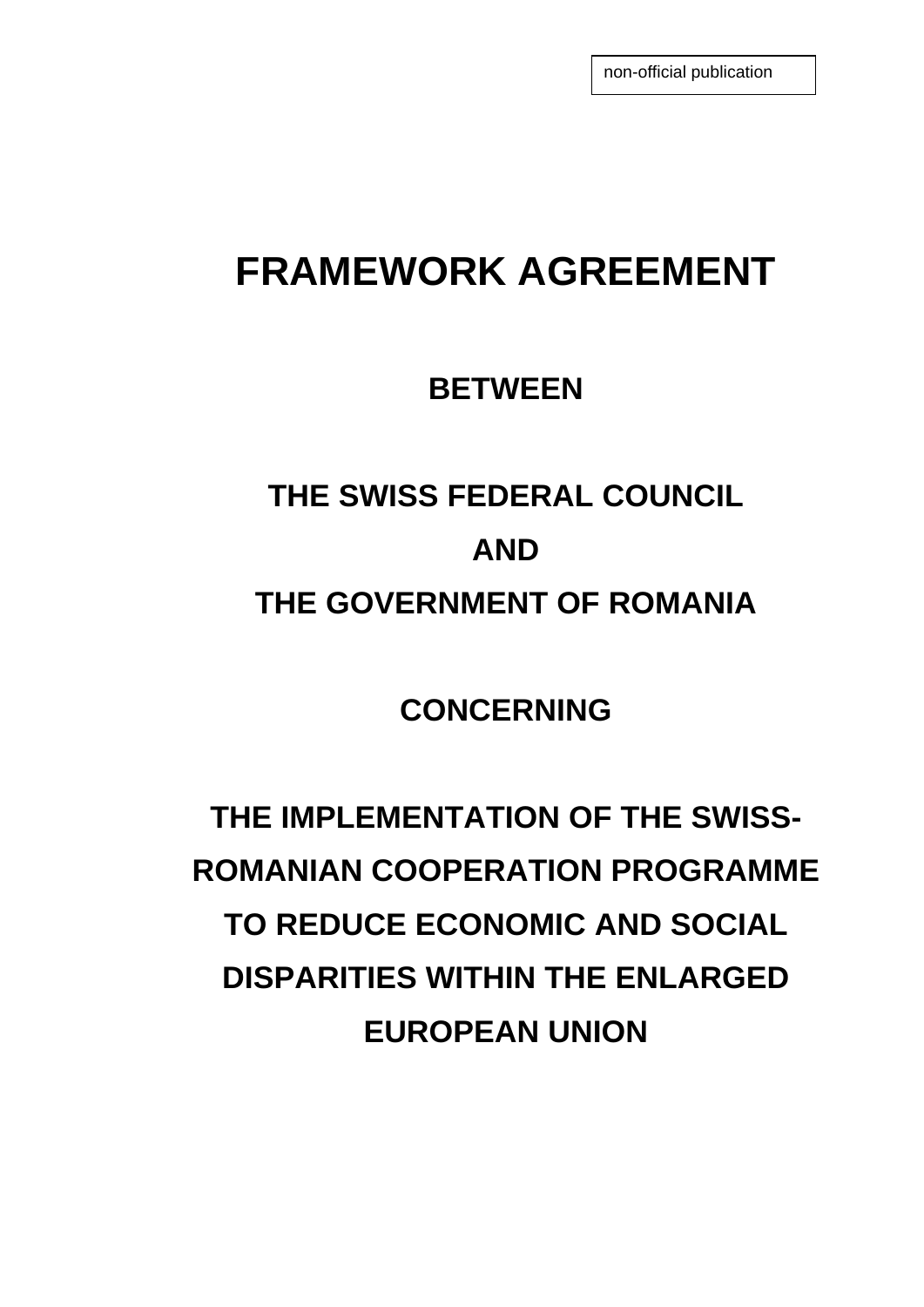THE SWISS FEDERAL COUNCIL (hereinafter referred to as "the Swiss Party")

AND

THE GOVERNMENT OF ROMANIA (hereinafter referred to as "the Romanian Party")

hereinafter collectively referred to as "the Parties",

- AWARE of the importance of the enlargement of the European Union (hereinafter referred to as "EU") for stability and prosperity in Europe;
- NOTING the solidarity of the Swiss Party with the endeavours of the EU to reduce economic and social disparities within the EU;
- BUILDING upon the previous successful cooperation between the two countries;
- HAVING regard to the friendly relations between the two countries;
- DESIROUS of strengthening these relations and the fruitful cooperation between the two countries;
- INTENDING to promote further the social and economic development in Romania;
- IN VIEW of the fact that the Swiss Federal Council has expressed, in the Addendum of 25 June 2008 (hereinafter referred to as "Addendum") to the Memorandum of Understanding with the European Community of 27 February 2006 (hereinafter referred to as "Memorandum of Understanding"), the intention that the Swiss Party shall increase its contribution of CHF 1,000,000,000 (one billion Swiss francs) to reduce economic and social disparities within the enlarged EU by an additional contribution amounting up to CHF 257,000,000 (two hundred and fifty seven million Swiss francs) to Romania and Bulgaria;

have agreed as follows:

#### **Article 1 – Definitions**

For the purpose of this Framework Agreement:

- "Contribution" means the non-reimbursable financial contribution granted by the Swiss Party;
- "Swiss-Romanian Cooperation Programme" means the bilateral programme for the implementation of this Framework Agreement;
- "Supporting Measure" means a Project, a Thematic Fund, the Project Preparation Facility, the Technical Assistance Fund or other joint activities;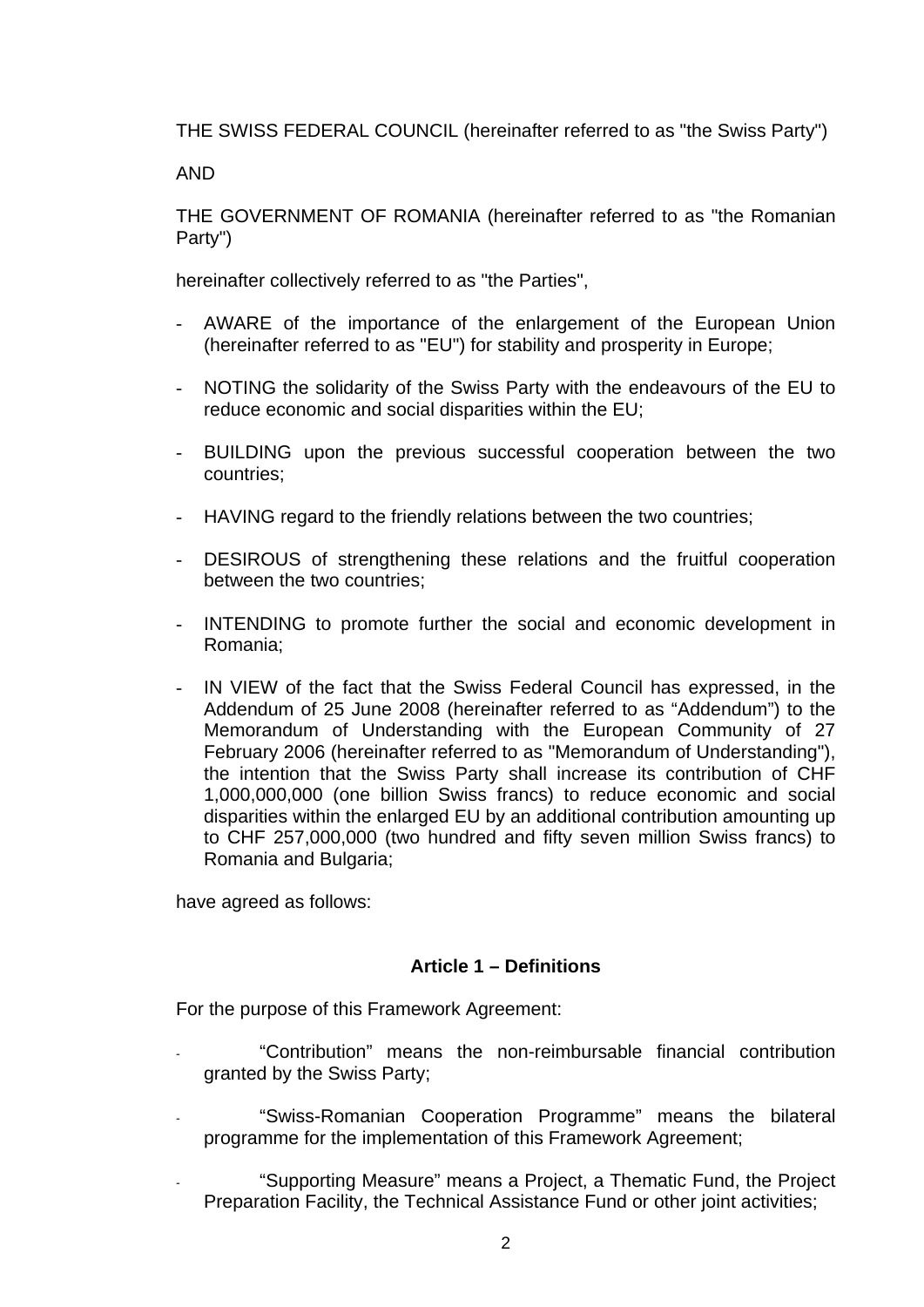- "Project" means an individual project or a programme. A programme consists of component projects linked by a common theme or shared objectives;
- "Thematic Fund" means a grant-provision scheme for financing activities to address specific thematic areas or to target specific beneficiary groups;
- "Activity" means specific assistance for, inter alia, projects, scholarships, partnerships and knowledge transfer provided within a Thematic Fund;
- "Commitment" means the allocation of a certain amount of the Contribution to a Supporting Measure agreed upon by the Parties;
- "Project Agreement" means an agreement between the Parties and, if need be, additional contracting parties, on the implementation of a Project agreed upon by the Parties;
- "Thematic Fund Agreement" means an agreement between the Parties and, if need be, additional contracting parties, on the implementation of a Thematic Fund agreed upon by the Parties;
- "National Coordination Unit" (NCU) means the Romanian unit in charge of the coordination of the Swiss-Romanian Cooperation Programme;
- "Intermediate Body" means any legal public or private entity appointed by the NCU which acts under the responsibility of the NCU or which carries out duties on behalf of the NCU with regard to Executing Agencies implementing Projects;
- "Swiss Intermediate Body" means any legal public or private entity mandated by the Swiss Party for the management of a Thematic Fund;
- "Paying Authority" means the unit established in the Ministry of Public Finance ensuring on the Romanian side appropriate financial control of the Swiss-Romanian Cooperation Programme;
- "Audit Authority" means the unit established in the Ministry of Public Finance responsible on the Romanian side for the control of the use of financial resources of the Swiss-Romanian Cooperation Programme;
- "Executing Agency" means any legal public or private entity, as well as any organisation recognised by the Parties and mandated to implement Supporting Measures;
- "Implementation Agreement" means an agreement between the NCU and/or the Intermediate Body and the Executing Agency for the implementation of the Project;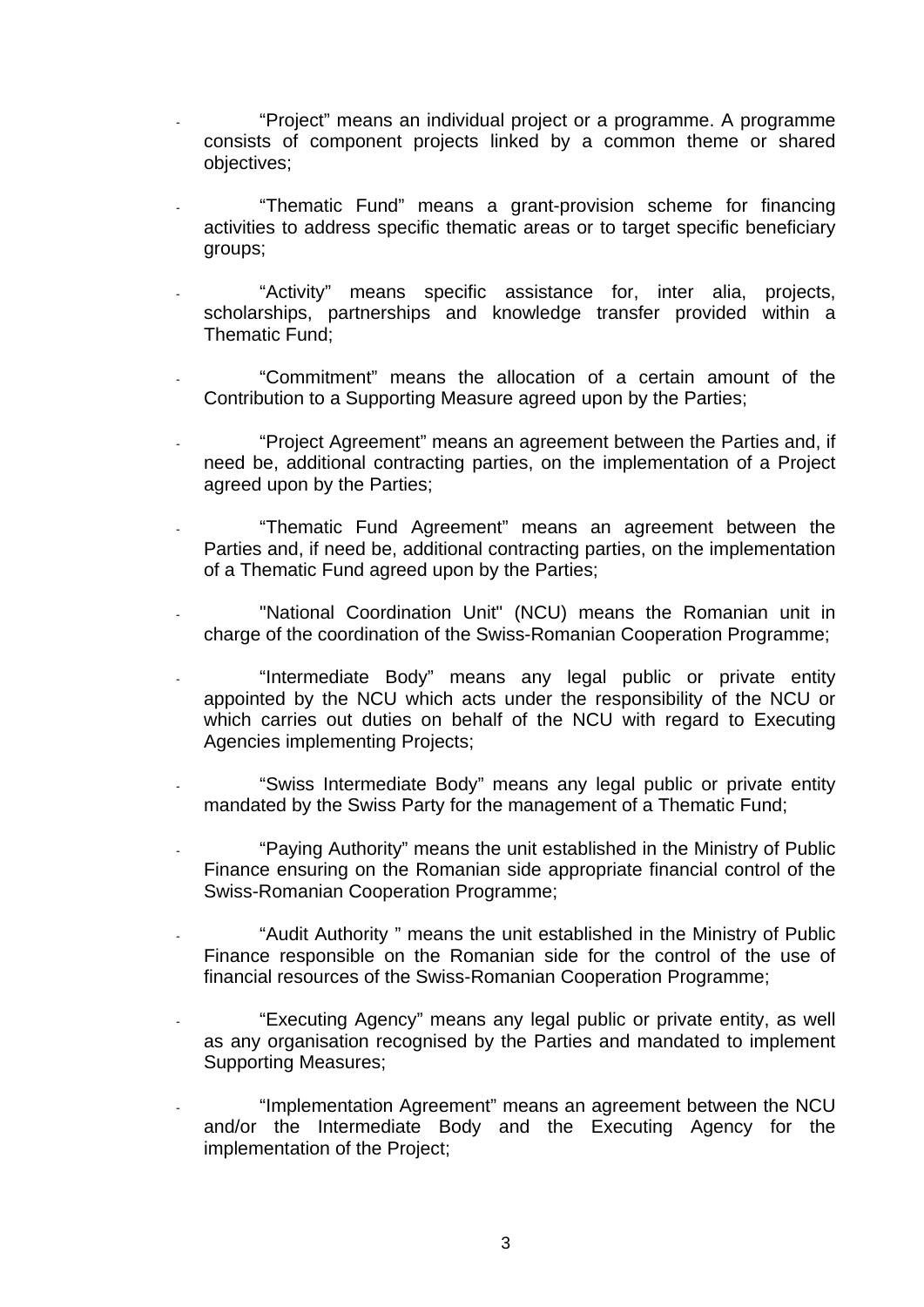- "Mandate Agreement" means an agreement between the Swiss Party, the Swiss Intermediate Body and/or possibly the Executing Agency for the implementation of a Thematic Fund;
- "Delegation Agreement" means an agreement between the NCU and the Intermediate Body / Executing Agency / Paying Authority in order to delegate tasks from the NCU to the Intermediate Body / Executing Agency / Paying Authority for the implementation of projects;
- "Project Preparation Facility" means the facility providing financial support for the preparation of the Final Project Proposals;
- "Technical Assistance Fund" means the fund set up to finance the tasks performed by the Romanian authorities additionally and exclusively for the implementation of the Contribution;
- "Block Grant" means a fund set up within a Thematic Fund for a clearly defined purpose, dedicated to financing small Activities in a costeffective way.

#### **Article 2 – Objectives**

1. The Parties shall promote the reduction of economic and social disparities within the enlarged EU through Supporting Measures mutually agreed upon between the Parties and in line with the Memorandum of Understanding and its Addendum and the Conceptual Framework for the Swiss-Romanian Cooperation Programme as outlined in Annex 1 of this Framework Agreement.

2. The objective of this Framework Agreement is to establish a framework of rules and procedures for the planning and implementation of the cooperation between the Parties.

#### **Article 3 – Amount of the Contribution**

1. The Swiss Party agrees to grant a non-reimbursable Contribution towards the reduction of economic and social disparities within the enlarged EU of up to CHF 181 million (one hundred and eighty one million Swiss francs) to Romania for a Commitment period of five years and a disbursement period of up to 10 years, starting from the approval date of the Contribution by the Swiss Parliament, which is 7 December 2009.

2. The Parties shall accept submissions of final proposals for Supporting Measures for commitment of funds until two months before the end of the Commitment period.

3. Funds not committed during the Commitment period shall no longer be available for the Swiss-Romanian Cooperation Programme.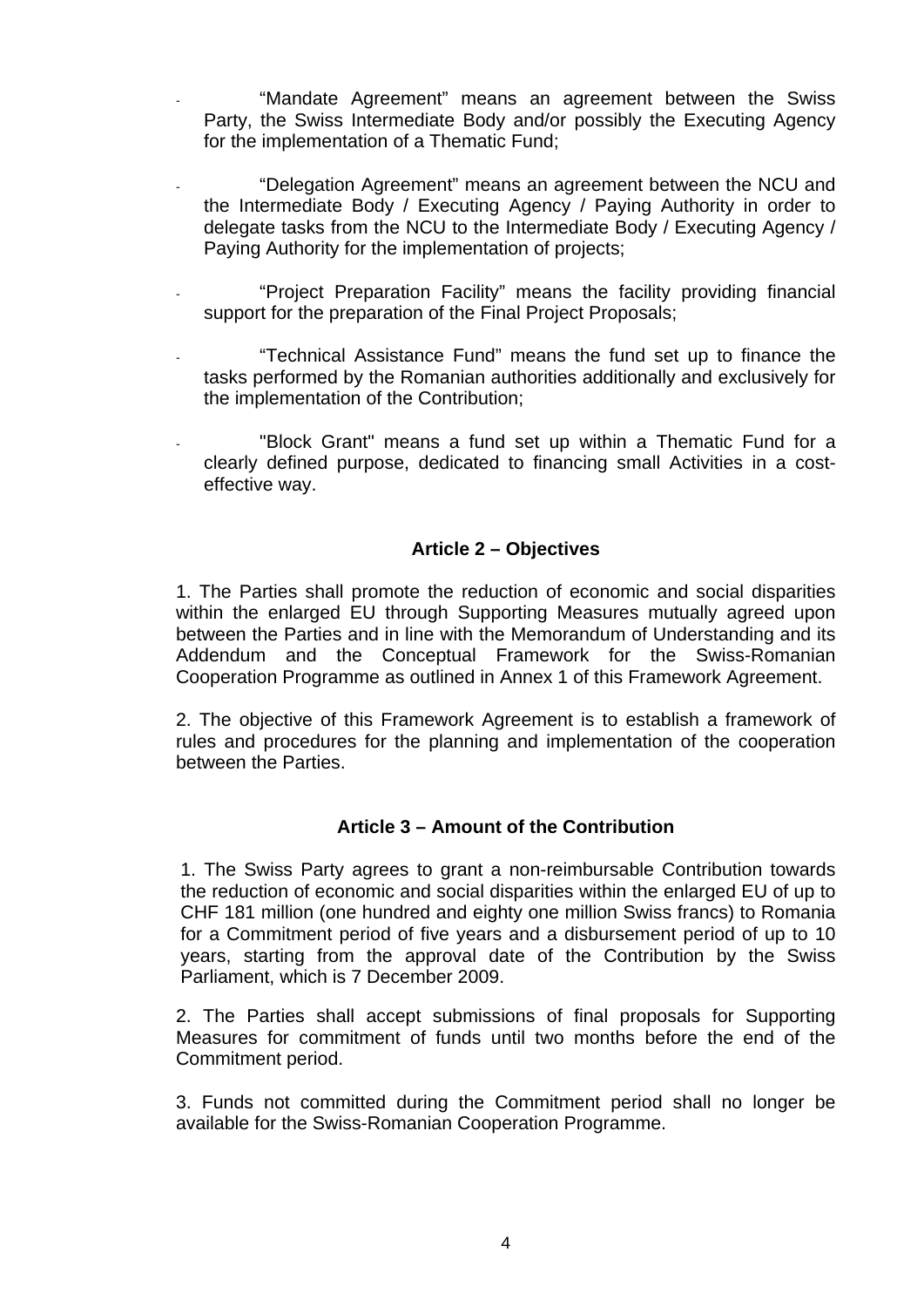#### **Article 4 – Scope**

The provisions of this Framework Agreement shall apply to national and transnational Supporting Measures financed by the Swiss Party or co-financed by the Swiss Party with multilateral institutions and other donors, executed by an Executing Agency, mutually agreed upon by the Parties.

#### **Article 5 – Utilisation of the Contribution**

1. The Contribution shall be used to finance Supporting Measures and can take the following forms:

- a) Financial assistance including grants, credit lines, guarantee schemes, equity and debt participation and loans;
- b) Technical Assistance.

2. The Contribution shall be used in line with the objectives, principles, strategies, geographic and thematic focus as outlined in the Conceptual Framework in Annex 1.

3. 5% of the Contribution shall be used by the Swiss Party for its administration of this Framework Agreement. This includes, inter alia, expenses for staff and consultants, administrative infrastructure, missions, monitoring and evaluation.

4. The Contribution, in the form of grants, may not exceed 60% of the total eligible costs of a Supporting Measure, except in the case of Supporting Measures receiving additional financing in the form of budget allocations from national, regional or local authorities, in which case the Contribution may not exceed 85% of the total eligible costs. Institution-building and technical assistance Supporting Measures, Supporting Measures implemented by nongovernmental organisations as well as financial assistance benefiting the private sector (credit lines, guarantee schemes, equity and debt participation) may be fully financed by the Contribution.

5. The following costs shall not be eligible for grant support: expenditures incurred by all parties before the signing of the Agreement for the respective Supporting Measure as mentioned in Article 6 paragraph 3, interest on debt, the purchase of land and buildings, recoverable value added tax as specified in Article 7 of this Framework Agreement.

#### **Article 6 – Coordination and Procedures**

1. To make sure that Supporting Measures have the greatest possible impact and in order to avoid duplication and overlapping with projects financed through structural and/or cohesion funding as well as through any other funding source, the Parties shall assure effective coordination and share all information needed to that end.

2. All the correspondence exchanged between the Parties, including reports and documents related to Supporting Measures, shall be drafted in English.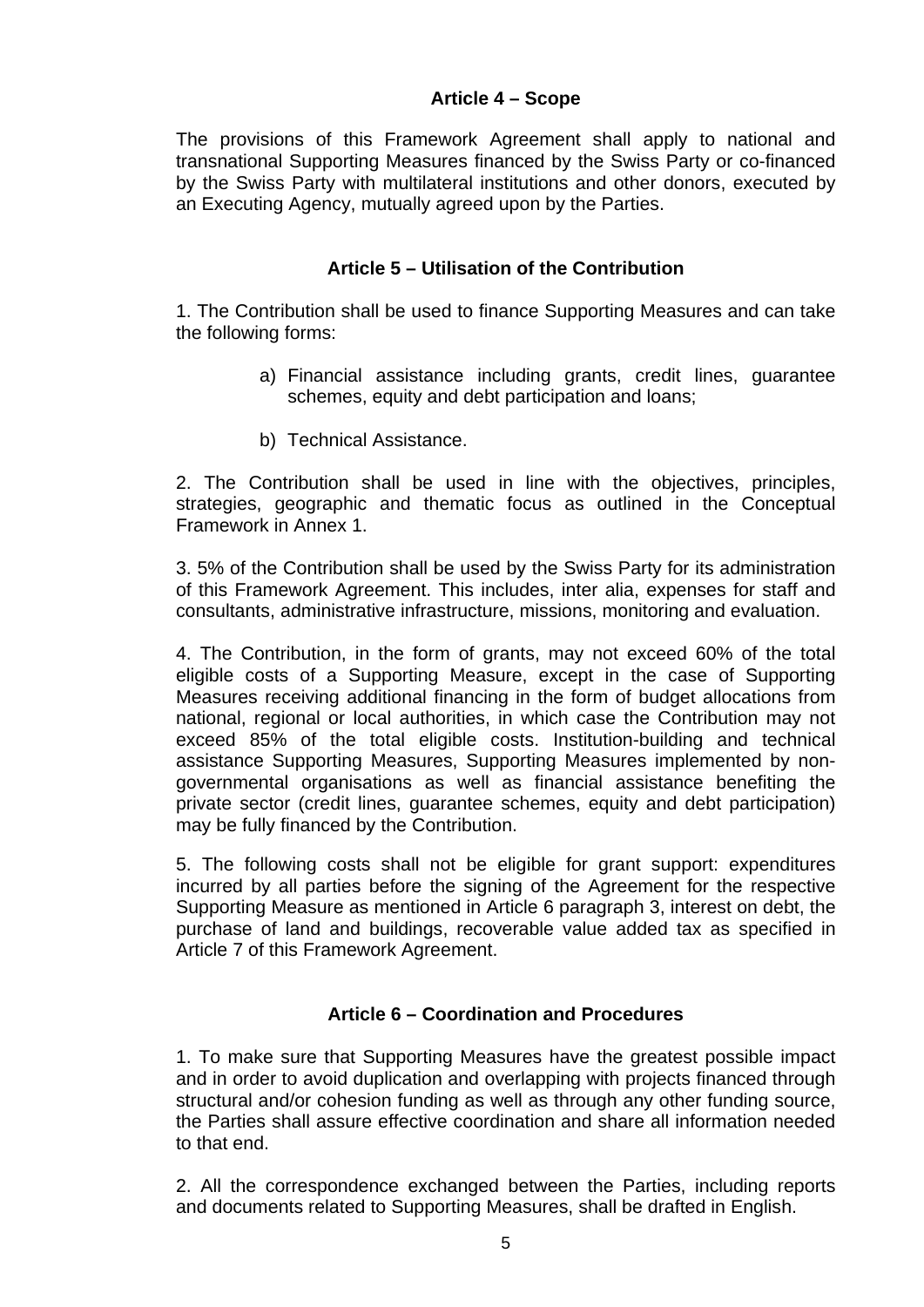3. Each Supporting Measure shall be subject to an Agreement (e.g. Project Agreement, Thematic Fund Agreement), which shall set out the terms and conditions of grant assistance as well as the roles and responsibilities of the contracting parties.

4. In general, the Romanian Party is responsible for the identification of Projects to be financed by the Contribution, whereas Thematic Funds are worked out by the Swiss Party. The Swiss Party may also suggest to the Romanian side Projects to be financed by the Contribution, including Projects of multilateral, national or transnational institutions. The rules and procedures for the selection and implementation of Supporting Measures are defined in the Annexes to this Framework Agreement.

5. All Supporting Measures shall be approved by the Romanian and the Swiss Party. The Parties attach high importance to the monitoring, the evaluation and the auditing of Supporting Measures, and of the entire Swiss-Romanian Cooperation Programme. The Swiss Party, or any mandated third party acting on its behalf, is entitled to visit, monitor, review, audit or evaluate all activities and procedures related to the implementation of the Supporting Measures financed by the Contribution, as deemed appropriate by the Swiss Party. The Romanian Party shall provide all requested or useful information and shall take, or cause to be taken, all actions allowing the successful realisation of such mandates.

6. Upon entry into force of this Framework Agreement, the Romanian Party shall inform the Swiss Party about opening a separate bank account in which the funds received from the Swiss Contribution shall be deposited. The accumulated net interest shall be reported to the Swiss Party on an annual basis. The grants for the Thematic Funds that are managed directly by a Swiss Intermediate Body or an Executing Agency as well as the Swiss administration costs referred to in Article 5, Paragraph 3 of this Framework Agreement shall not be managed through this account.

7. Payment procedures for Projects and the Thematic Funds are outlined in Annexes 3 and 4 respectively. Procedures for the Technical Assistance Fund and Project Preparation Facility are mentioned in Annex 5.

8. The NCU shall establish a Monitoring Committee, which is responsible for the monitoring of the implementation of the Swiss-Romanian Cooperation Programme.

#### **Article 7 – Value Added Tax and other Taxes and Charges**

1. Value added tax (VAT) shall be considered eligible expenditure only if it is genuinely and definitively borne by the Executing Agency. VAT which is recoverable, by whatever means, shall not be considered eligible even if it is not actually recovered by the Executing Agency or by the final recipients.

2. Other levies, taxes or charges, in particular direct taxes and social security contributions on eligible salaries and wages, shall constitute eligible expenditure only if they are genuinely and definitively borne by the Executing Agency or by the Intermediate Body.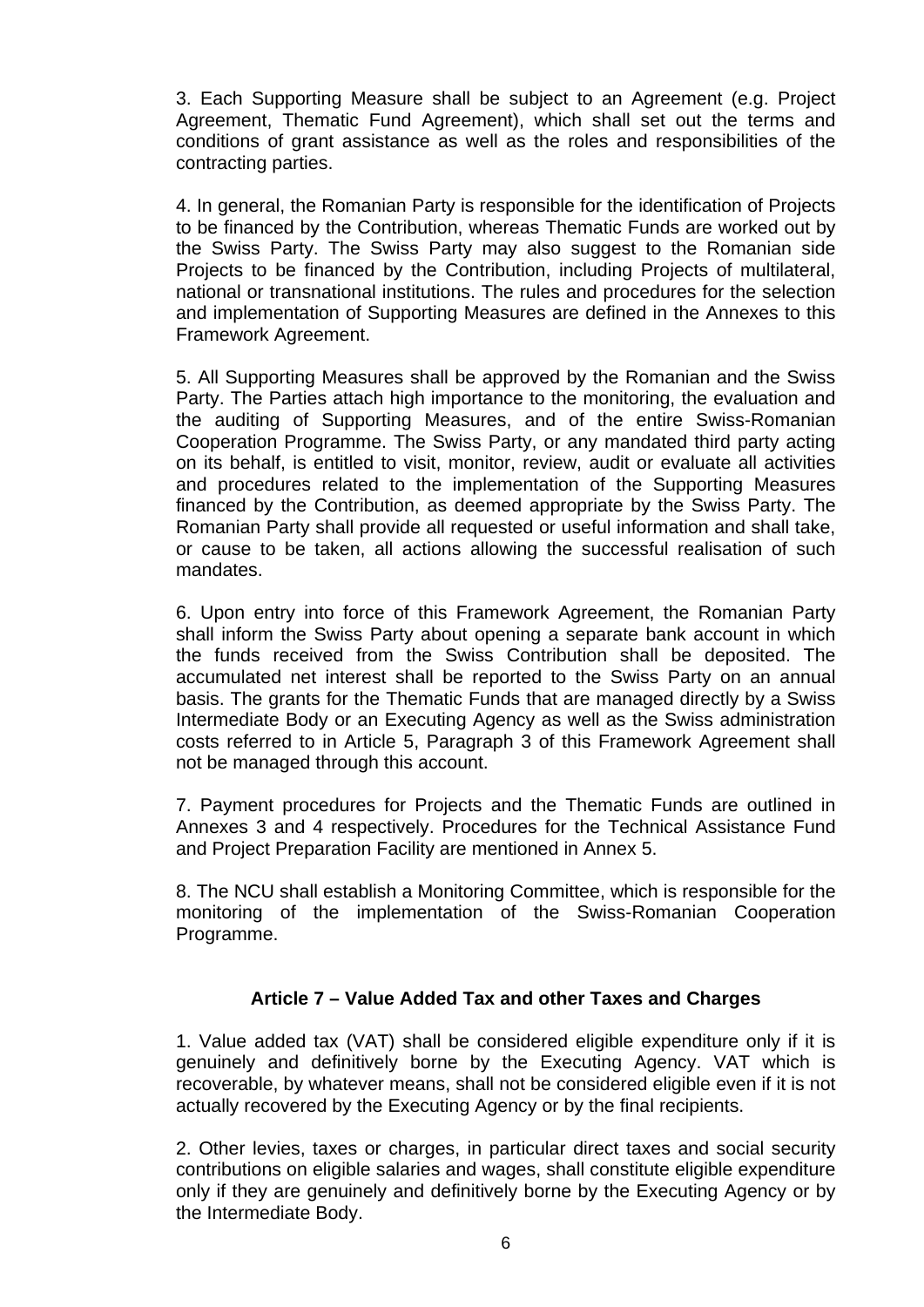#### **Article 8 – Annual Meetings and Reporting**

1. The Parties agree to hold Annual Meetings in order to ensure effective implementation of the Swiss-Romanian Cooperation Programme. The first meeting shall be held no later than 18 months after the beginning of the application of this Framework Agreement.

2. The Romanian Party shall organise the meetings in cooperation with the Swiss Party. The NCU shall present one month before the meetings a consolidated annual report covering the whole Swiss-Romanian Cooperation Programme. Its content shall include, but not be limited to, the issues listed in Annex 2.

3. Within 3 months after the final disbursement under this Framework Agreement, the Romanian Party shall submit to the Swiss Party a final report assessing the accomplishment of the objective of this Framework Agreement and a final financial statement on the use of the Contribution, based on the financial audits of the Supporting Measures.

#### **Article 9 – Competent Authorities**

1. The Romanian Party has authorised the Ministry of Public Finance to act on its behalf as the NCU for the Swiss-Romanian Cooperation Programme. The NCU shall have the overall responsibility for the management of the Contribution in Romania. The Romanian Party has authorised the Ministry of Public Finance to act on its behalf as the Paying Authority and the Audit Authority.

2. The Swiss Party has authorised:

the Federal Department of Foreign Affairs, acting through the Swiss Agency for Development and Cooperation (SDC)

and

the Federal Department of Economic Affairs, acting through the State Secretariat for Economic Affairs (SECO)

to act on its behalf for the implementation of the Swiss-Romanian Cooperation Programme.

Supporting Measures are assigned to one or the other above mentioned institutions according to their respective fields of competence.

3. The Swiss Embassy in Bucharest shall act as the contact point for the NCU with regard to official information referring to the Swiss-Romanian Cooperation Programme. Day-to-day communication between the competent authorities may be maintained directly.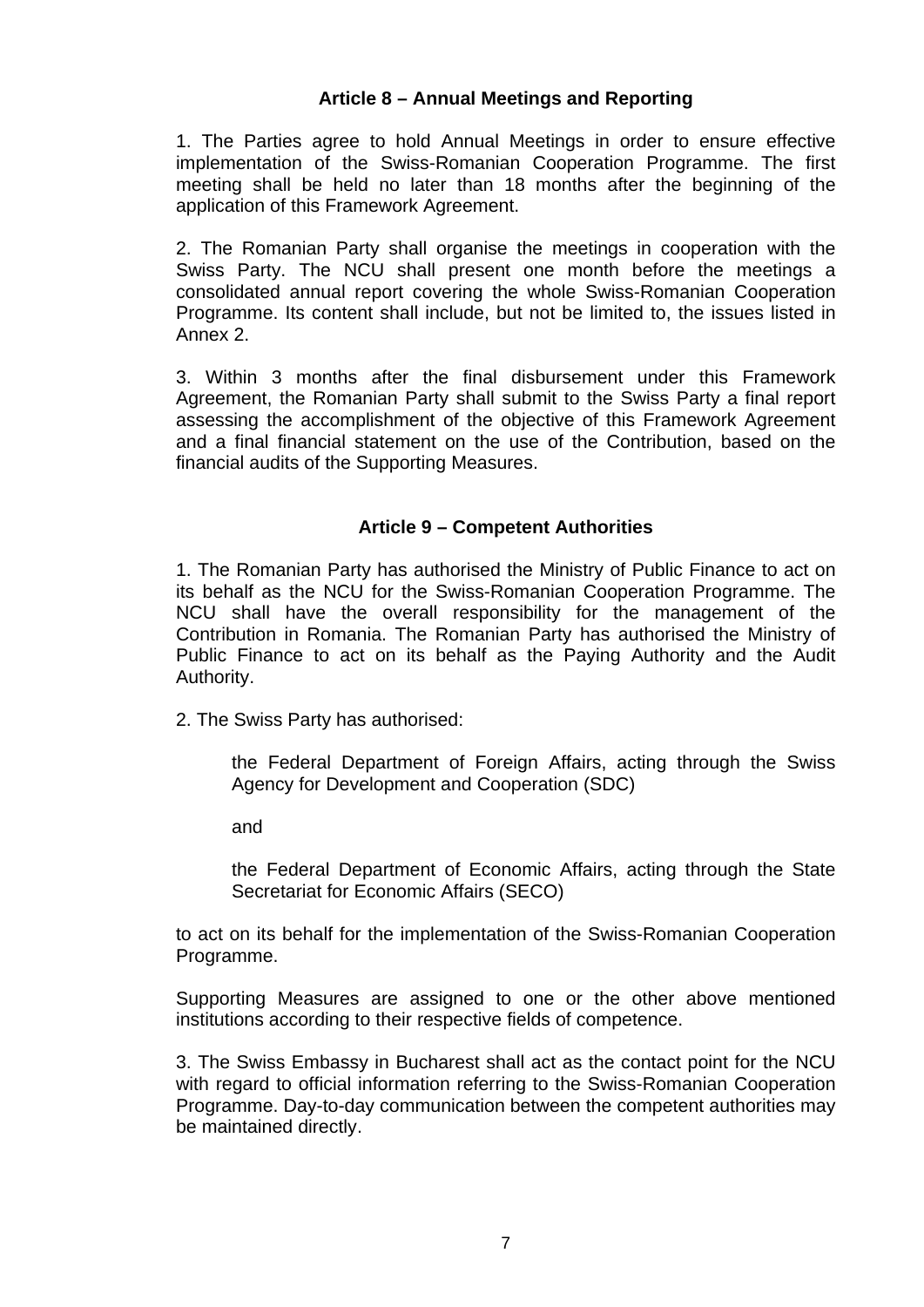#### **Article 10 – Common Concern**

The Parties share a common concern in the fight against the misuse of funds, which jeopardises good governance and the proper use of resources needed for development, and, in addition, endangers fair and open competition based upon price and quality. They declare, therefore, their intention to combine their efforts to fight the misuse of funds and, in particular, declare that whoever asks for, lets himself/herself be promised or accepts an advantage for acting or refraining from acting in the context of a mandate or contract within the framework of this Framework Agreement, will be considered to have committed an illegal act which shall not be accepted. Any actual case of this kind shall constitute sufficient grounds to justify termination of this Framework Agreement, the respective Supporting Measure Agreements, the annulment of the procurement or resulting award, or for taking any other corrective measure laid down by applicable law.

#### **Article 11 – Final Provisions**

1. Annexes 1 to 5 shall form an integral part of this Framework Agreement.

2. Any dispute which may result from the application of this Framework Agreement shall be resolved by diplomatic means.

3. This Framework Agreement shall enter into force on the date of the latter notification confirming the completion by both Parties of their respective approval procedures. The Framework Agreement covers a Commitment period of five years and a disbursement period of ten years. It applies until the final report by the Romanian Party assessing the accomplishment of the objective of this Framework Agreement is submitted according to Article 8 Paragraph 3. The Commitment period shall start according to Article 3 Paragraph 1. The Parties shall apply this Framework Agreement provisionally starting on the day of its signing.

4. Any amendment to this Framework Agreement shall be made in writing with the mutual agreement of the Parties and according to their respective procedures. Any amendment to the Annexes 1 to 5 of this Framework Agreement shall be made in writing with the mutual agreement of the competent authorities mentioned in Article 9.

5. This Framework Agreement can be terminated at any time by one of the Parties upon a six-month prior written notice containing a justification of its decision. Prior to making such a decision, the Parties shall enter into consultation with a view to ensuring that the said decision is based on accurate and correct facts. In case of said termination, the provisions of this Framework Agreement shall continue to apply to the respective Supporting Measure Agreements concluded before the termination of this Framework Agreement. The Parties shall decide by mutual agreement any other consequences of the termination.